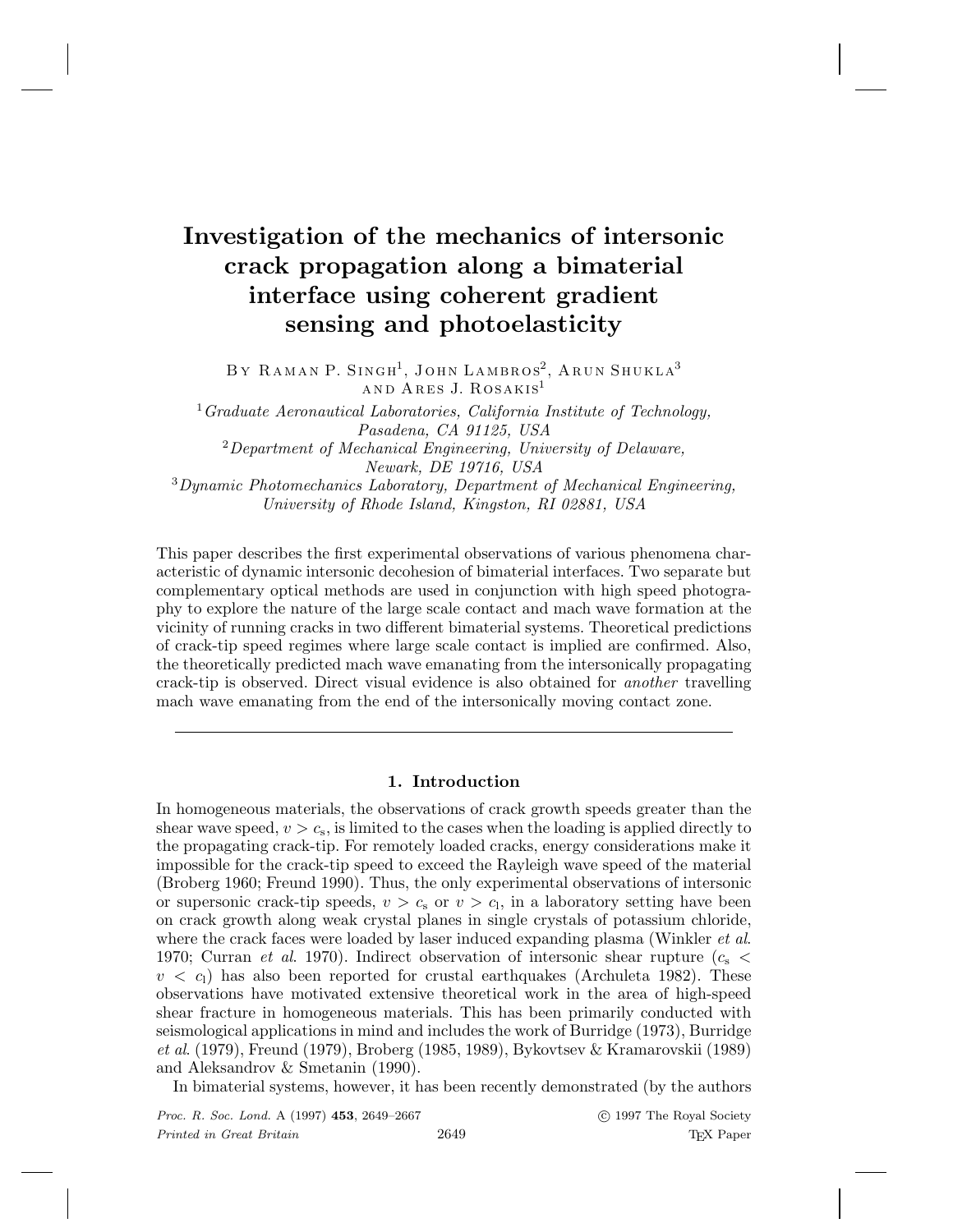and their co-workers) that intersonic crack propagation along bimaterial interfaces is possible even under remote loading conditions (Liu et al. 1993; Lambros & Rosakis  $1995a, b, c$ ; Singh & Shukla 1996). Indeed, it has been experimentally shown that if there exists a significant mismatch in the stress wave speeds across the bimaterial interface then the crack can propagate intersonically with respect to the material with the lower shear wave speed, while it remains subsonic with respect to the material with the higher wave speed. Under these conditions only a *finite amount* of energy has to be supplied to the crack-tip to maintain extension as the propagational speed approaches the lower of the two Rayleigh wave speeds. This fact was analytically derived by Yang et al. (1991) on the basis of a subsonic analysis and removes the theoretical restriction for the attainment of intersonic crack-tip speeds of the type that exist in homogeneous materials.

Despite these initial attempts, the phenomenon of intersonic crack propagation is still more or less unexplored. The experimental evidence is quite limited and still there does not exist a completely physically realistic theoretical model for the intersonically propagating interfacial crack. In view of these limitations, the current study presents valuable experimental observations on interface failure in the intersonic regime and interprets these observations based on currently available theory.

#### **2. Experimental techniques**

The two techniques of coherent gradient sensing (CGS) and photoelasticity were employed independently to study intersonic crack propagation along a bimaterial interface subjected to impact loading. Both these optical techniques provide realtime full field information and are ideally suited to investigate dynamic fracture events when used in conjunction with high speed photography. However, the two techniques have their own advantages and limitations and the information provided is complementary. Hence, employing both the techniques allows for a better understanding of the dynamic fracture process. This will become apparent when the two techniques are discussed in the following sections.

#### (a ) Coherent gradient sensing interferometer (CGS)

Figure 1 shows a schematic of the CGS setup in a transmission configuration. A coherent monochromatic collimated laser beam is incident on the bimaterial specimen. After transmission through the transparent side of the deforming specimen, it acquires an optical path difference and loses collimation. The optical path difference acquired is due to stress-induced differences in refractive index and due to a non-uniform contraction in the thickness direction around the vicinity of the cracktip (Poisson's ratio effect for elastic solids). The resulting, non-collimated, beam passes through two line diffraction gratings  $G_1$  and  $G_2$  of fine pitch p (typically 40 lines mm<sup>-1</sup>). The gratings are situated a distance  $\Delta$  (typically 30–50 mm) apart and perform a 'shearing' of the incident wave front. The gratings' output intensity is transmitted through a filtering lens L. A diffraction spot pattern is obtained on the filtering plane, which is located at the back focal plane of lens L. At this plane all but one diffraction orders are blocked. The one remaining diffraction spot (either of  $\pm 1$  orders), shown in figure 1 as the open circle on the filtering plane, is imaged to produce an interference pattern. For the case of a dynamic experiment the imaging device is a high-speed camera focused on the specimen.

The details of analysing the CGS optical method can be found in several previous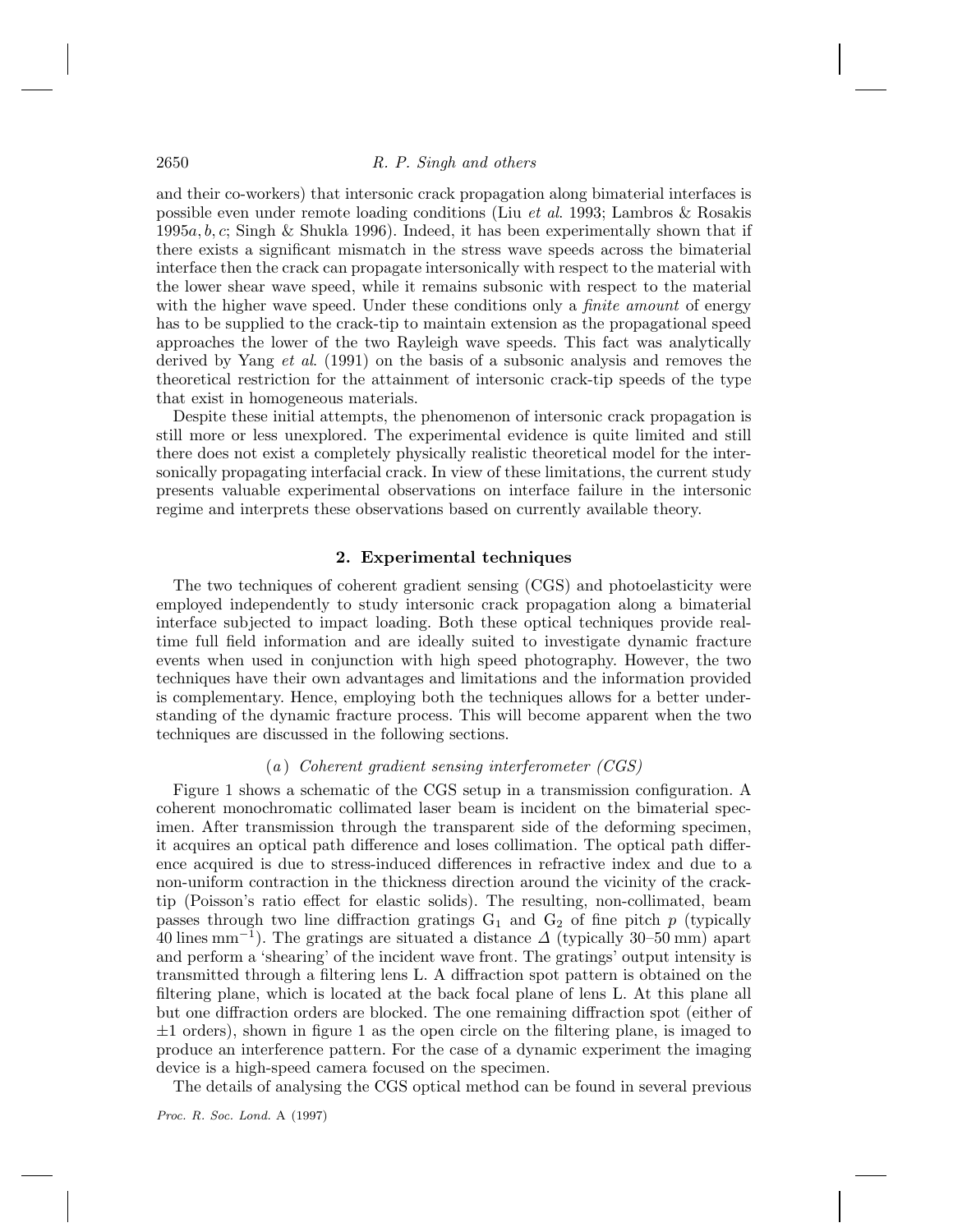The mechanics of intersonic crack propagation 2651



Figure 1. Schematic of CGS setup in transmission. PMMA/steel bimaterial specimen is illustrated.

articles including Tippur et al. (1991) and Rosakis (1993) and will not be repeated here for the sake of brevity. The condition for formation of constructive CGS interference fringes on the image plane, for gratings with lines parallel to the  $x_2$ -direction, is

$$
\frac{\partial (S(x_1, x_2))}{\partial x_1} = \frac{mp}{\Delta}, \quad m = 0, \pm 1, \pm 2, \dots,
$$
 (2.1)

where,  $S(x_1, x_2)$  is the optical path change that is introduced due to specimen deformation at a certain location in the  $x_1-x_2$  plane. It has also been assumed that the diffraction gratings  $G_1$  and  $G_2$  are close enough and/or fine enough to obtain an interferogram that represents the  $x_1$  gradient of S, rather than an  $x_1$ -finite difference of S. If the grating lines are parallel to the  $x_1$ -direction then it can be shown that the condition for constructive interference becomes

$$
\frac{\partial (S(x_1, x_2))}{\partial x_2} = \frac{np}{\Delta}, \quad n = 0, \pm 1, \pm 2, \dots
$$
 (2.2)

For the case of plane stress and a transmission configuration the quantity  $S(x_1, x_2)$ is related to the stress state in the deforming specimen as (Rosakis 1993)

$$
S(x_1, x_2) \cong c_\sigma h[\hat{\sigma}_{11}(x_1, x_2) + \hat{\sigma}_{22}(x_1, x_2)], \tag{2.3}
$$

where  $c_{\sigma}$  is the stress optical coefficient for the material, h is the specimen thickness and  $\hat{\sigma}_{11}$  and  $\hat{\sigma}_{22}$  are thickness averages of the in-plane stress components in the plate.

For points outside the near-tip three-dimensional region the CGS patterns assume a simple interpretation in terms of two-dimensional stress field approximations. In particular, equations  $(2.1)$  and  $(2.2)$  in conjunction with equation  $(2.3)$  now indicate that the fringes obtained from regions surrounding the three-dimensional zone can be related to the in-plane gradients of  $\hat{\sigma}_{11} + \hat{\sigma}_{22}$  as follows:

$$
c_{\sigma}h\frac{\partial(\hat{\sigma}_{11}+\hat{\sigma}_{22})}{\partial x_1} = \frac{mp}{\Delta}, \quad c_{\sigma}h\frac{\partial(\hat{\sigma}_{11}+\hat{\sigma}_{22})}{\partial x_2} = \frac{np}{\Delta}, \quad m, n = 0, \pm 1, \pm 2, \dots, \quad (2.4)
$$

where, in the case of transmission,  $c_{\sigma}$  is the stress optical coefficient of the transparent material.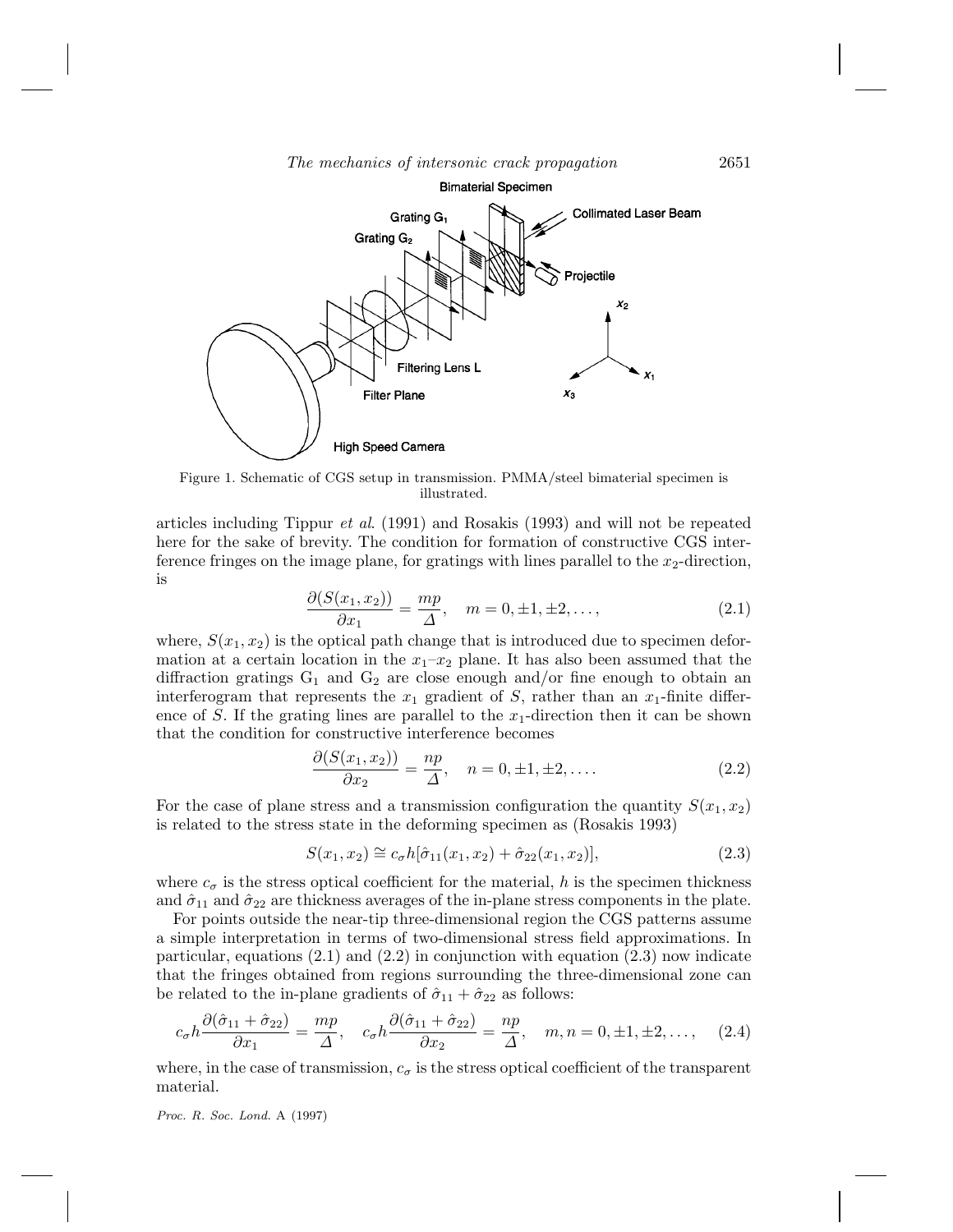

Figure 2. Schematic of photoelasticity setup in transmission. Homalite-100/aluminum bimaterial specimen is illustrated.

The CGS interferograms are imaged by a rotating mirror-type high-speed camera (Cordin Co., model 330A). The camera records 80 frames of the dynamic event and is typically operated at an interframe time of  $1.2 \,\mu s$  (about  $840\,000$  frames s<sup>-1</sup>). Individual frames are obtained by operating the laser light source (Spectra-Physics Argon-ion laser, model 166-09; operating wavelength  $\lambda = 514.5$  nm) in a pulsed mode. The exposure time used in all experiments (i.e. the laser pulse duration) is 30 ns and the image is recorded on 35 mm black and white film (Kodak TMAX-3200).

Note that in this case the CGS interferograms represent contours of constant gradients of the first stress invariant,  $\hat{\sigma}_{11} + \hat{\sigma}_{22}$ , of the thickness averaged stress tensor in plane stress,  $\hat{\sigma}$ . This invariant can also be expressed in terms of the principal stresses of  $\hat{\sigma}$  as follows:  $\hat{\sigma}_{11} + \hat{\sigma}_{22} = \hat{\sigma}_1 + \hat{\sigma}_2$ , since  $\hat{\sigma}_{33} = \hat{\sigma}_3 = 0$ . Thus, the technique of CGS will not be sensitive to changes in the individual components of stress as long as the derivative of  $\hat{\sigma}_1 + \hat{\sigma}_2$  remains a constant.

## $(b)$  Photoelasticity

A schematic of the photoelastic setup in a transmission configuration is shown in figure 2. The specimen is placed in the optical bench of a high speed Cranz–Schardin spark-gap camera. The optical setup consists of two field lenses,  $F_1$  and  $F_2$ , and two circular polarizers,  $C_1$  and  $C_2$ . The first field lens,  $F_1$ , collimates white light from the spark gaps that is incident on the specimen, while the second field lens,  $F_2$ , focuses the light transmitted through the specimen onto the film plane of the high-speed camera. Meanwhile, the two circular polarizers form a circular polariscope, which allows photoelasticity to be used to observe the state of stress in the specimen. The transparent side of the bimaterial specimen is specially chosen so that it exhibits stress induced birefringence, which is a fundamental requirement of this technique. A filter (Kodak Wratten filter no. 8) is placed before the film plane of the high-speed camera, so that only fringes corresponding to a particular wavelength of light are recorded. The technique of photoelasticity is very well established for a variety of solid mechanics applications and the reader is referred to Dally & Riley (1991) for further details.

The generation of isochromatic fringe patterns is governed by the stress optic law. For the case of monochromatic light, the condition for the formation of fringes is expressed as

$$
\hat{\sigma}_1 - \hat{\sigma}_2 = N f_{\sigma} / h,\tag{2.5}
$$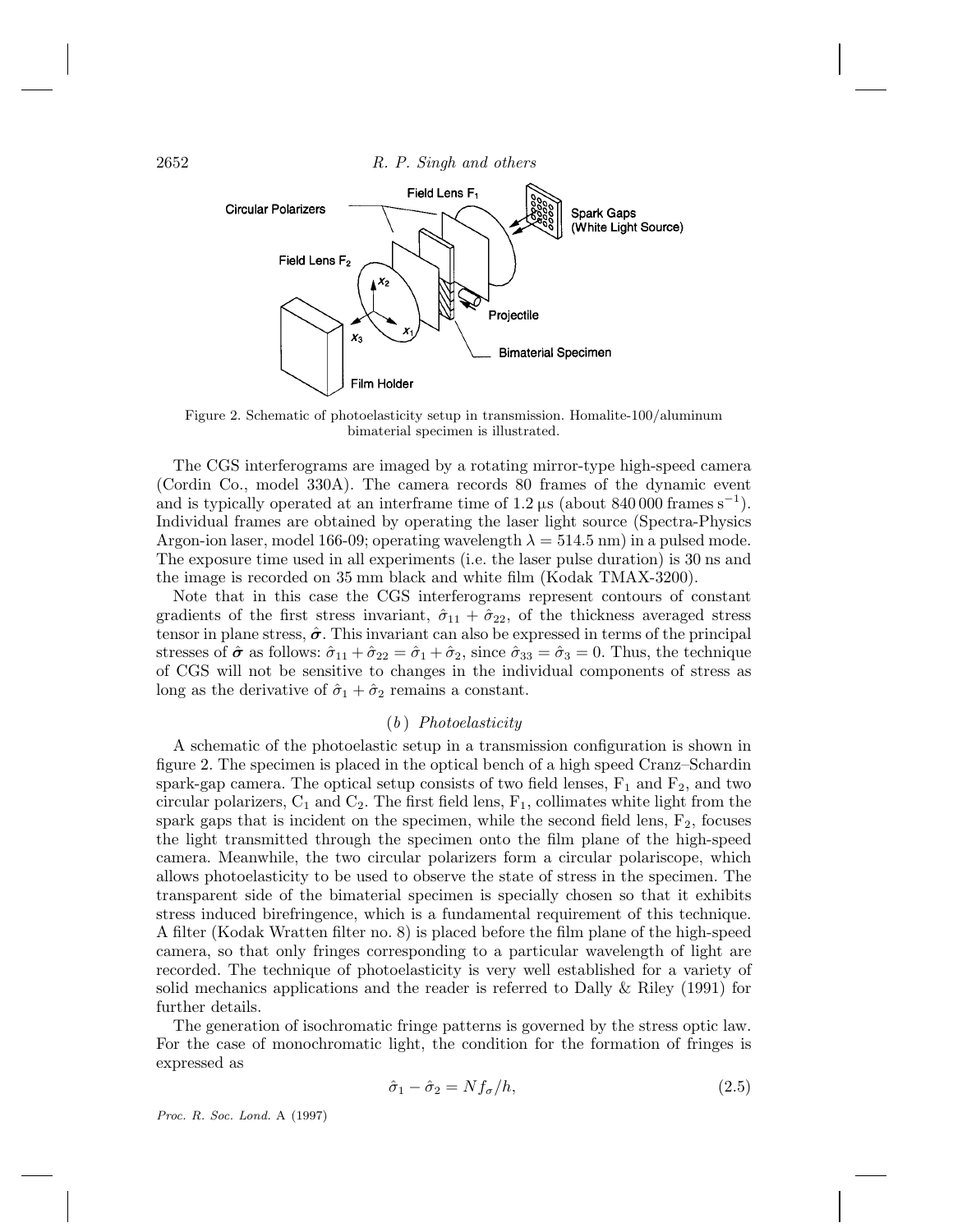where,  $\hat{\sigma}_1 - \hat{\sigma}_2$  is the principal stress difference of the thickness averaged stress tensor,  $\hat{\sigma}$ ,  $f_{\sigma}$  is the material fringe value, h is the specimen thickness and N is the isochromatic fringe order. The isochromatic fringe patterns observed are contours of constant maximum shear stress,  $\tau_{\text{max}} = \frac{1}{2}(\hat{\sigma}_1 - \hat{\sigma}_2).$ 

The photoelastic fringe patterns are imaged using a high speed Cranz–Schardin spark-gap camera. The camera provides a total of 20 images of the dynamic fracture event at an interframe time of  $4 \mu s$  (250 000 frames s<sup>-1</sup>). The spark gaps serve as the light sources and the exposure time is typically 400 ns, as determined by the time duration of the sparks. The recording medium is once again black and white photographic film (Kodak Professional  $8" \times 10"$  film no. 4127).

## (c ) Bimaterial specimen and loading arrangement

The bimaterial specimens used in these experiments consisted of a transparent polymer bonded directly to a metal. The material combinations were chosen so that there would be a large mismatch in the mechanical properties across the interface and this would intensify the dynamic effects. The particular choice of the transparent polymer was also dictated by the particular needs of the experimental technique employed, i.e. CGS or photoelasticity. For the case of CGS, the transparent half was Plexiglas (Poly-methylmethacrylate or PMMA) while the metal half was AISI 4340 steel. For the photoelastic experiments, the transparent half was Homalite-100, a polyester resin that exhibits stress induced birefringence, while the metal half was 6061 aluminum. Throughout this paper, the transparent polymer side of the specimen will be refered to as material 1 and the metal side as material 2.

Mechanical properties of the material constituents are listed in table 1. Since both PMMA and Homalite-100 exhibit rate sensitivity their properties are listed for two extreme strain rates ( $\dot{\epsilon} = 10^{-3} \text{ s}^{-1}$  and  $\dot{\epsilon} = 10^{3} \text{ s}^{-1}$  (glassy state)) that could be encountered by material elements in the vicinity of the propagating crack-tip. In reality the material surrounding the propagating crack-tip is not subject to any uniform value of strain rate. Instead there is a strain rate distribution around the crack-tip which depends on the crack-tip stress field. Thus, the material wave speeds at any given point of observation would depend on the effective strain rate at that point and would lie between the two extreme values listed in table 1. It should be noted that neither 6061 aluminum nor 4340 steel exhibit any appreciable strain rate sensitivity for the strain rates in consideration.

As shown in table 1, either of the PMMA/steel or the Homalite-100/aluminum combinations result in a significant mismatch of mechanical properties and, most importantly for dynamics, wave speeds across the bimaterial interface. The values of the plane-stress quasi-static oscillatory index,  $\varepsilon$ , are also listed for PMMA/steel, PMMA/rigid, Homalite-100/aluminum and Homalite-100/rigid material combinations. As demonstrated by these values, both the material combinations behave very similarly to an elastic/rigid bimaterial system. Thus, one can expect intensified interfacial effects during the dynamic fracture event.

The specimen preparation procedure for both the material combinations is the same in principle. The bonding is achieved using the monomer of the transparent polymer in conjunction with appropriate catalysts/hardening agents. Bonding for the PMMA/steel interface is described by Tippur & Rosakis (1991) while that for the Homalite-100/aluminum interface by Singh  $\&$  Shukla (1996). The issue of bond strength and toughness has also been addressed by the same authors.

The bimaterial specimens were subjected to one-point bend-type impact loading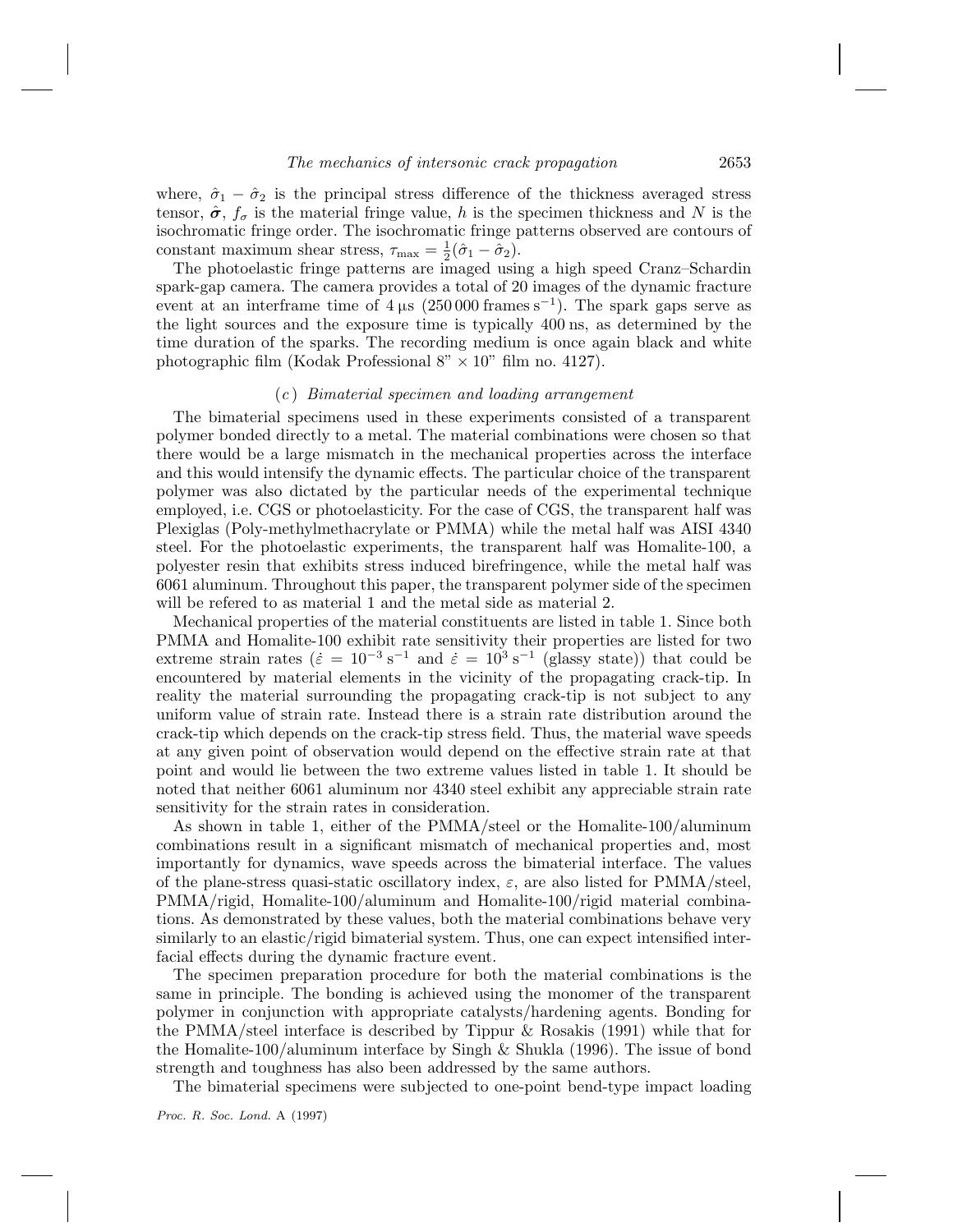Table 1. Mechanical properties and wave speeds of interface constituents

| $(A = 10^{-3} \text{ s}^{-1}, B = 10^{3} \text{ s}^{-1}, \varepsilon^{\text{Homalite}-100/\text{aluminum}} = 0.0912, \varepsilon^{\text{Homalite}-100/\text{rigid}} = 0.1073$ |  |
|-------------------------------------------------------------------------------------------------------------------------------------------------------------------------------|--|
| $\varepsilon^{\text{PMMA}/\text{steel}} = 0.1037$ , $\varepsilon^{\text{PMMA}/\text{rigid}} = 0.1073$ .                                                                       |  |

|                                                           | <b>PMMA</b>             |                         | Homalite- $100^a$     |                         | 4340  | 6061     |
|-----------------------------------------------------------|-------------------------|-------------------------|-----------------------|-------------------------|-------|----------|
| property                                                  | $\dot{\varepsilon} = A$ | $\dot{\varepsilon} = B$ | $\dot{\varepsilon}=A$ | $\dot{\varepsilon} = B$ | steel | aluminum |
| Young's modulus, $E$ (GPa)                                | 3.2                     | 5.6                     | 3.9                   | 5.3                     | 208   | 71       |
| Poisson's ratio, $\nu$                                    | 0.35                    | 0.35                    | 0.35                  | 0.35                    | 0.3   | 0.33     |
| density, $\rho$ (kg m <sup>-3</sup> )                     | 1190                    | 1190                    | 1230                  | 1230                    | 7830  | 2770     |
| dilatational wave speed, $c_1$ (m s <sup>-1</sup> )       | 1760                    | 2330                    | 1890                  | 2220                    | 5400  | 5430     |
| (plane stress)                                            |                         |                         |                       |                         |       |          |
| shear wave speed, $c_s$ (m s <sup>-1</sup> )              | 1000                    | 1330                    | 1080                  | 1270                    | 3195  | 3100     |
| Rayleigh wave speed, $c_R$ (m s <sup>-1</sup> )           | 935                     | 1243                    | 1010                  | 1185                    | 2950  | 2890     |
| material fringe value, $f_{\sigma}$ (kN m <sup>-1</sup> ) |                         |                         |                       | 23.7                    |       |          |

<sup>a</sup>Manufactured by Homalite Inc., Delaware, USA.



Figure 3. Bimaterial specimen showing the one point bend impact geometry.

as shown in figure 3. The impact was achieved by using a cylindrical steel projectile launched using a pressurized gas-gun. For the CGS experiments the projectile was 75 mm long and 50 mm in diameter, and the impact velocity was  $20 \text{ m s}^{-1}$ . Meanwhile, for the photoelastic experiments the projectile was  $100 \text{ mm}$  long and  $12.5 \text{ mm}$ in diameter, and the impact velocity was  $30 \text{ m s}^{-1}$ . As will be shown later, both these loadings result in essentially the same mode of bimaterial failure. It is apparent that the loading history experienced by the crack-tip would depend on whether the specimen was impacted on the polymer side or the metal side of the interface. In all these experiments the specimen was impacted from the metal side of the interface, so that the energy to the propagating crack-tip would be supplied from the side with the higher stress-wave speeds.

The nature of the loading arrangement results in the interface crack-tip being loaded primarily in shear. The projectile impacting the metal side of the specimen generates stress wave fronts as shown in figure 4a. The main compressive dilatation-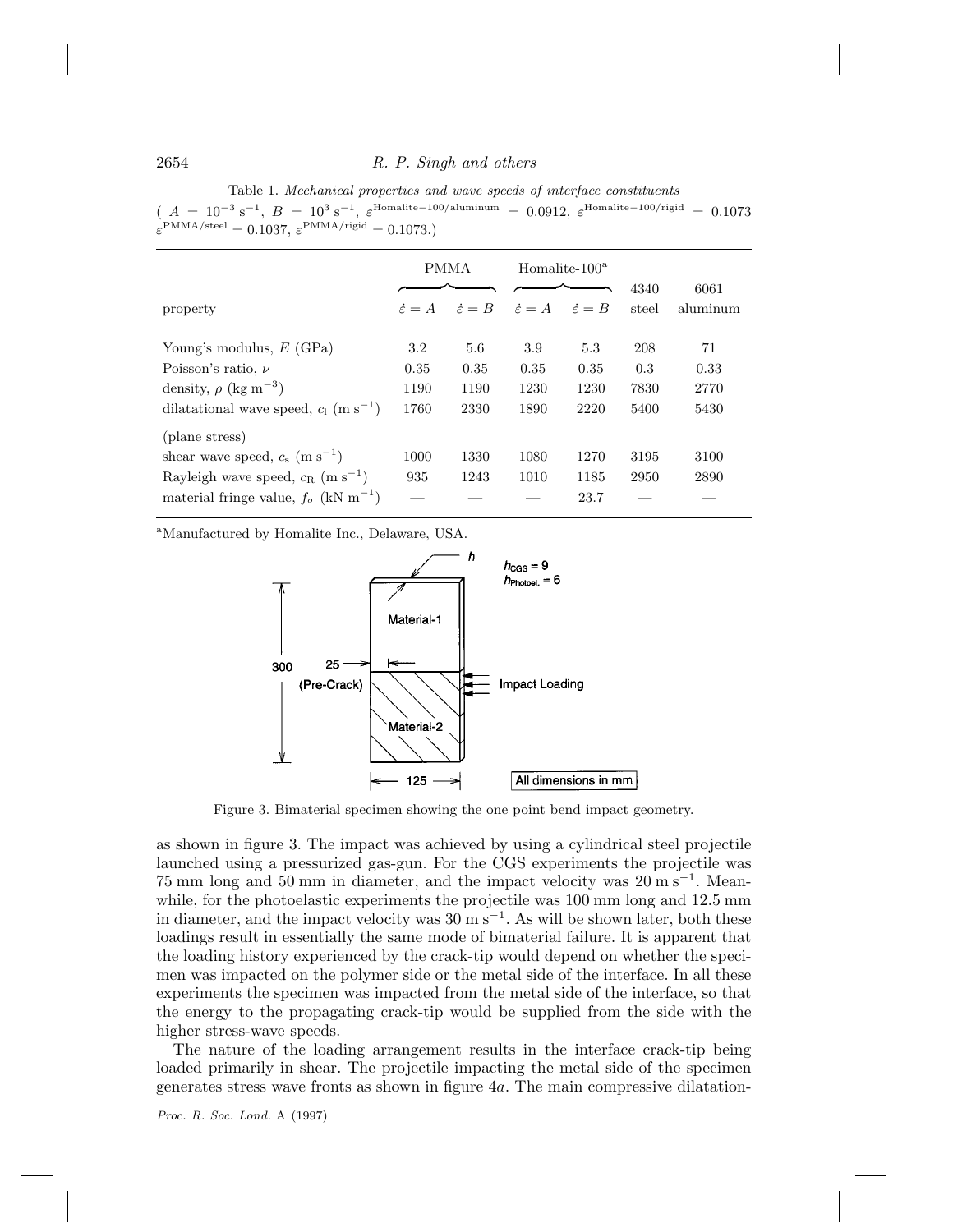

Figure 4. Stress wave loading of the interfacial crack-tip arising from the one point bend impact:  $(a)$  just after impact;  $(b)$  just before initiation; and  $(c)$  during crack growth.

al stress wave traverses the width of the metal specimen. When this wave passes by the precrack-tip at the interface it loads the crack-tip primarily in shear. This compressive dilatational stress wave then reflects from the opposite free surface as a tensile wave and again propagates by the crack-tip on the interface going in the opposite direction. Doing so it enhances the state of shear that exists around the crack-tip (doubles the particle velocity in the negative  $x_1$ -direction), resulting in crack initiation and crack extension. The acoustic mismatch across the bimaterial interface greatly impedes the transfer of stress waves from the metal to the polymer. Hence, the interface crack is driven from the metal side and primarily in a state of shear. Note that, at later times, other reflections from the specimen boundaries will also impinge upon the interface, as shown in figure 4c, and will change the nature of loading. However, these effects occur later on in the time history of the fracture process.

#### **3. Results and discussion**

## (a ) Observation of contact and line-of-discontinuity

A typical selected sequence of CGS interferograms from a one point bend experiment on a PMMA/steel specimen is shown in figure 5. Note that the CGS fringes are observed only in the transparent side (i.e. the PMMA side) of the specimen. The instantaneous location of the crack-tip is known from each frame and this was used to determine the history of the crack-tip speed. A typical crack-tip speed history obtained from one such experiment is plotted in figure 6. The shear wave speed of PMMA,  $c_s^{\text{PMMA}}$ , is also plotted in the same figure for two extreme loading rates  $(\dot{\varepsilon} = 10^{-3} \text{ s}^{-1}$  and  $\dot{\varepsilon} = 10^{3} \text{ s}^{-1}$  (glassy state)) that may be typically expected in the region surrounding the propagating crack-tip. The effective shear wave speed at a given point of observation would depend on the effective strain rate at that point and thus would lie between the two extreme values shown in figure 6. After initiation the crack-tip accelerated very rapidly to beyond the upper extreme of the shear wave speed of PMMA. Then the crack-tip speed oscillated between the upper and lower extremes of  $c_s^{\text{PMMA}}$  for about 15  $\mu$ s, after which it accelerated even further. Recent experiments have confirmed this trend and have shown crack-tip speeds approaching  $\sqrt{2}$  times the upper extreme of  $c_s^{\text{PMMA}}$  (Rosakis and co-workers, unpublished research). Crack-tip accelerations were of the order of 10<sup>8</sup> m s−<sup>2</sup>, which establishes the highly unstable nature of this crack-tip event. This dynamic and highly repeatable variation of the crack-tip speed was first observed by Lambros & Rosakis (1995a) and explained by Lambros & Rosakis (1995c) and Liu et al. (1995).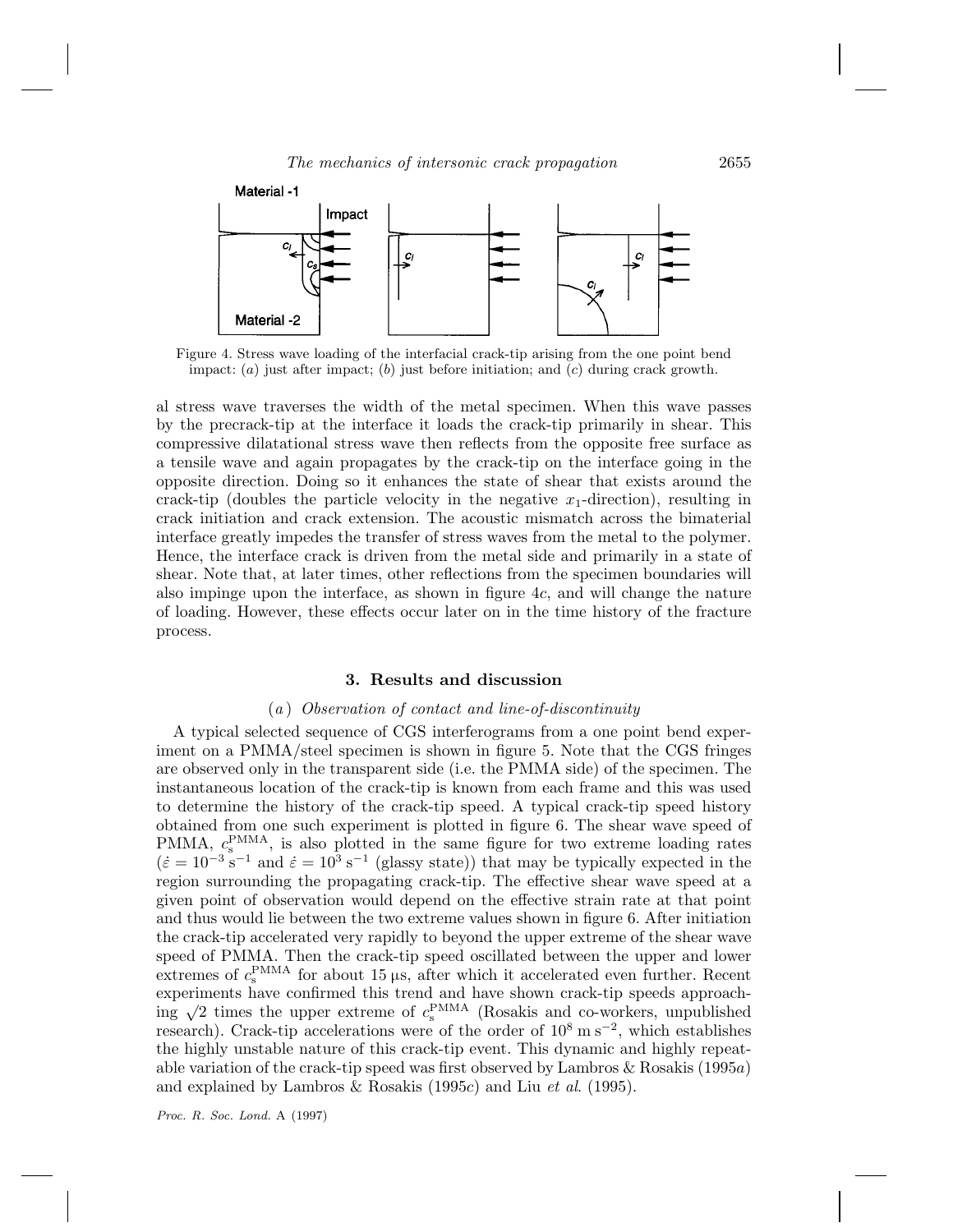

Figure 5. Typical set of CGS interferograms obtained for dynamic crack growth along a PMMA/steel bimaterial interface subjected to impact loading.



Figure 6. Typical crack-tip speed history for dynamic crack growth along a PMMA/steel bimaterial interface subjected to impact loading.

Tests conducted with Homalite-100/aluminum specimens, using the technique of photoelasticity, yield similar observations despite the fact that now different materials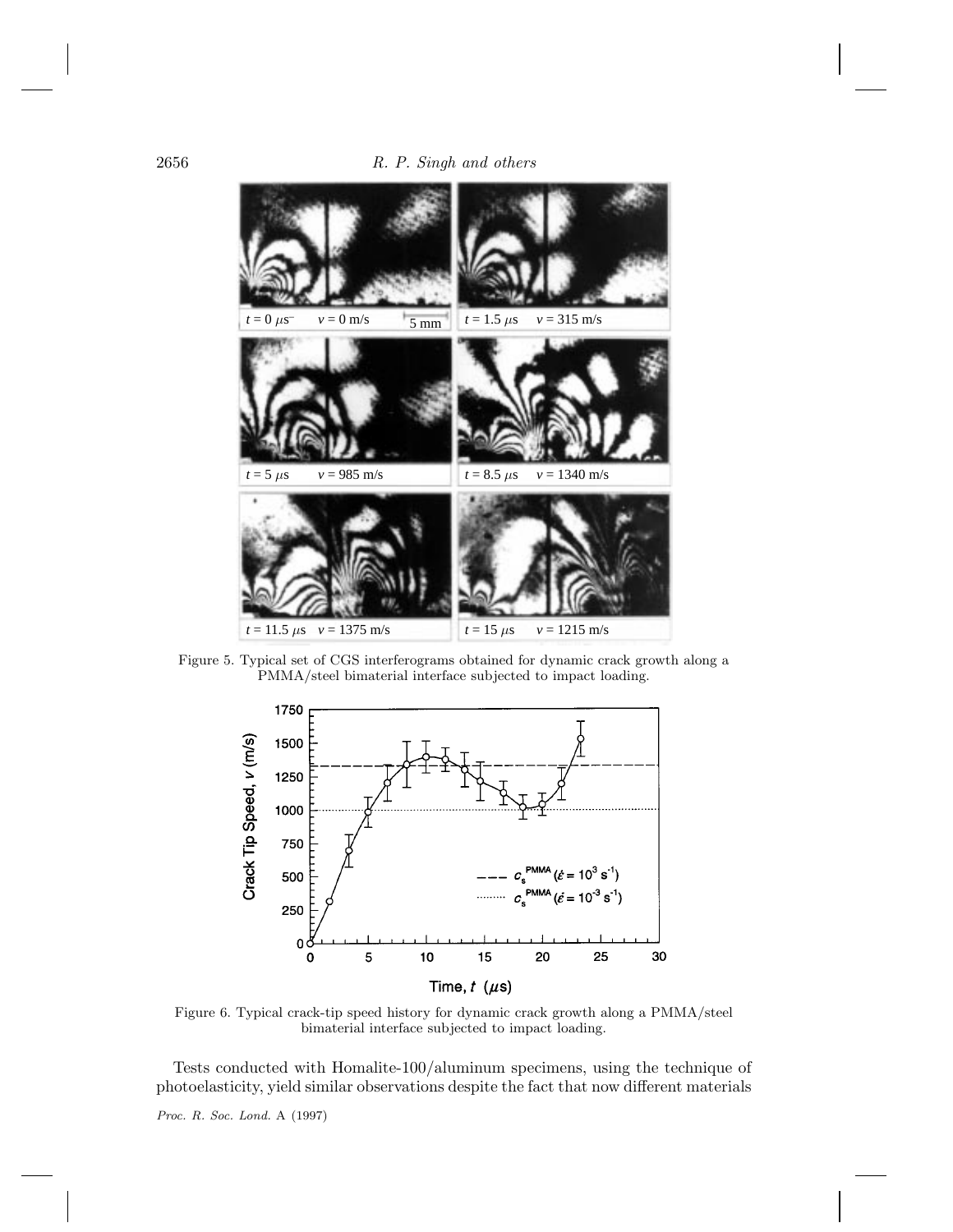

Figure 7. Typical set of isochromatic fringe patterns obtained for dynamic crack growth along a Homalite-100/aluminum bimaterial interface subjected to impact loading.

constitute the bimaterial interface. Figure 7 shows a typical set of isochromatic fringe patterns obtained for dynamic crack propagation along a Homalite-100/aluminum bimaterial interface. The history of the crack-tip speed typically observed for these experiments is plotted in figure 8. As observed for the PMMA/steel case the cracktip accelerated very rapidly after initiation to beyond the upper extreme of the shear wave speed of material 1 (Homalite-100). Thereafter, the crack-tip speed stayed at this value for about 20 µs, after which it accelerated even further.

The terminal crack-tip speeds that have been observed for these experiments were about 140% of the upper extreme of  $c_s^{\text{PMMA}}$  for the PMMA/steel bimaterial interface and about  $130\%$  of the upper extreme of  $c_{\rm s}^{\rm Homalite-100}$  for the Homalite-100/aluminum bimaterial interface. Nevertheless, the dilatational wave speed of material 1 (PMMA or Homalite-100) was not exceeded in either case. Crack growth in this speed regime is termed as being intersonic.

Crack propagation in the intersonic regime has a direct effect on the nature of the fringe patterns observed. At first the fringes are smooth and continuous, while the crack-tip is still subsonic, as shown in the first few frames in figures 5 and 7. Moreover, the forward and rear fringe loops focus at a *single point* along the interface, which is the crack-tip. In subsequent frames, however, the fringes become squeezed and elongated normal to the interface. Finally, in the intersonic crack growth regime, the fringes in the centre of the two lobed fringe pattern do not seem to focus to a single point along the interface. Instead they intercept the bond line over a finite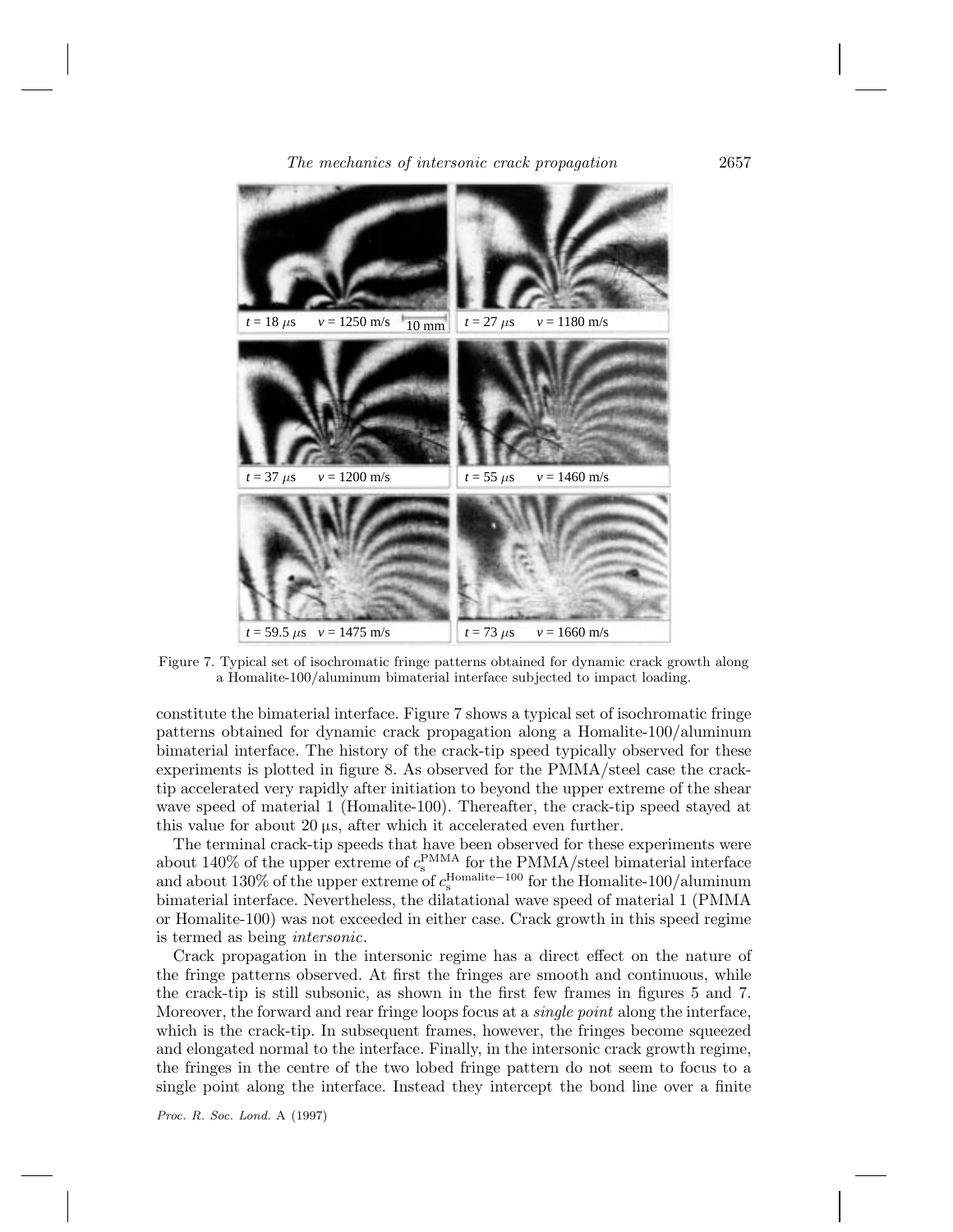2658 R. P. Singh and others 1750 1500 Crack Tip Speed, v (m/s) 1250  $\frac{1}{2}$  domalite-100  $(\varepsilon=10^3$ 1000  $\mathbf{s}$ 750 500 250 0 60 70 0 10 20 30 40 50 Time,  $t$  ( $\mu$ s)

Figure 8. Typical crack-tip speed history for dynamic crack growth along a Homalite-100/aluminum bimaterial interface subjected to impact loading.



Figure 9. Enlarged view of CGS fringes in the intersonic crack growth regime showing the area of crack face contact.

area between the two main lobes, which is evident in the last frame in figure 5 and the last three frames in figure 7. This effect is seen clearly in figure 9, in which the length of the area between the front and back lobes is identified as  $d$ . The fringe pattern seen in this particular frame is caused by large-scale contact of the crack faces along d, as the crack is propagating in the intersonic regime. This large-scale contact of crack faces was first observed by Lambros & Rosakis (1995c), theoretically confirmed by Liu *et al.* (1995), and also observed by Singh & Shukla (1996). From the numerical simulation point of view, Xu & Needleman (1996) have confirmed the existence of a contact-zone area when the crack-tip speed exceeds the lower of the two Rayleigh wave speeds.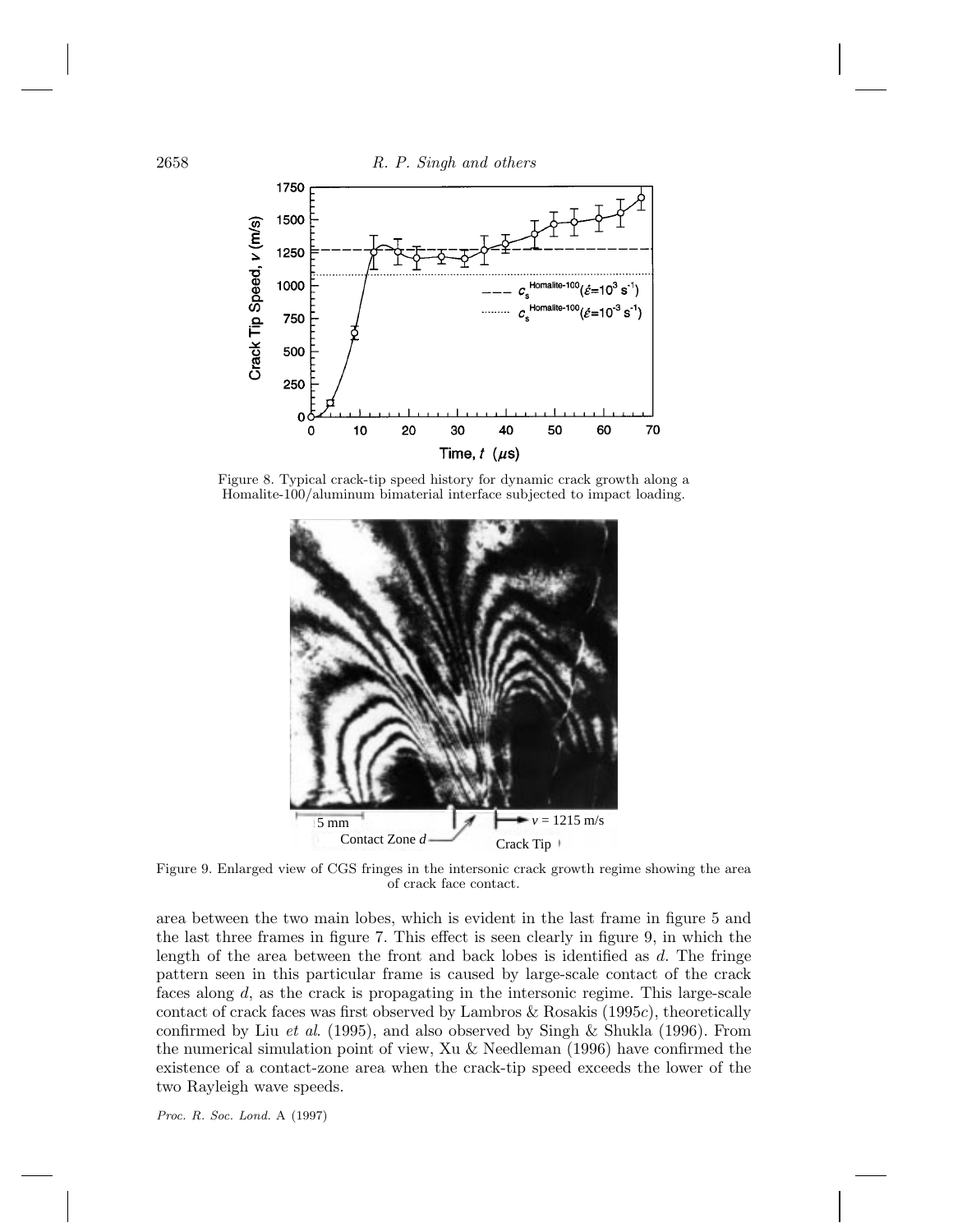The mechanics of intersonic crack propagation 2659



Figure 10. Discontinuities of isochromatic fringe contours representing the formation of a mach wave.

Another direct consequence of intersonic crack propagation is the formation of a mach wave (or line-of-discontinuity) in the stress field surrounding the moving cracktip. The propagating crack-tip acts as a source of shear and dilatational stress waves which radiate out into the material and establish the stress field that surrounds the crack-tip. If this source (the crack-tip) propagates faster than the shear wave speed then the spreading out of the shear waves is limited and a mach wave (or line-of-discontinuity) forms. The existence of such mach waves was predicted by the analysis of Liu et al. (1995) but could not be confirmed by the earlier CGS experiments. Note that by the very nature of the technique, CGS would not be sensitive to these discontinuities in the stresses and hence the mach wave would not show up in the CGS interferograms. Experimental evidence of the mach wave is observed in the photoelasticity experiments in the form of discontinuous isochromatic fringe contours, as shown in figure 10. The line originates at the crack-tip and radiates out into the material.

## $(b)$  Intersonic crack growth along an elastic/rigid interface

It was noted earlier that both the PMMA/steel and Homalite-100/aluminum bimaterial systems can be modelled very well as elastic/rigid approximations. Now, consider a crack propagating intersonically along an elastic/rigid interface, as shown in figure 11. Using an asymptotic analysis Liu *et al.* (1995) have shown that the stress field around the crack-tip can be expressed as

$$
\sigma_{ij} = \frac{\mu A_0}{1 + \alpha_1^2 \hat{\alpha}_s^2} \left\{ \frac{\Sigma_{ij}^a}{r_1^q} + \frac{\Sigma_{ij}^b}{(\eta_1 + \hat{\alpha}_s \eta_2)^q} H(\eta_1 + \hat{\alpha}_s \eta_2) + \frac{\Sigma_{ij}^c}{(-\eta_1 - \hat{\alpha}_s \eta_2)^q} H(-\eta_1 - \hat{\alpha}_s \eta_2) \right\},\tag{3.1}
$$

$$
\alpha_1^2 = 1 - \frac{v^2}{c_1^2}, \quad \hat{\alpha}_s^2 = \frac{v^2}{c_s^2} - 1,\tag{3.2}
$$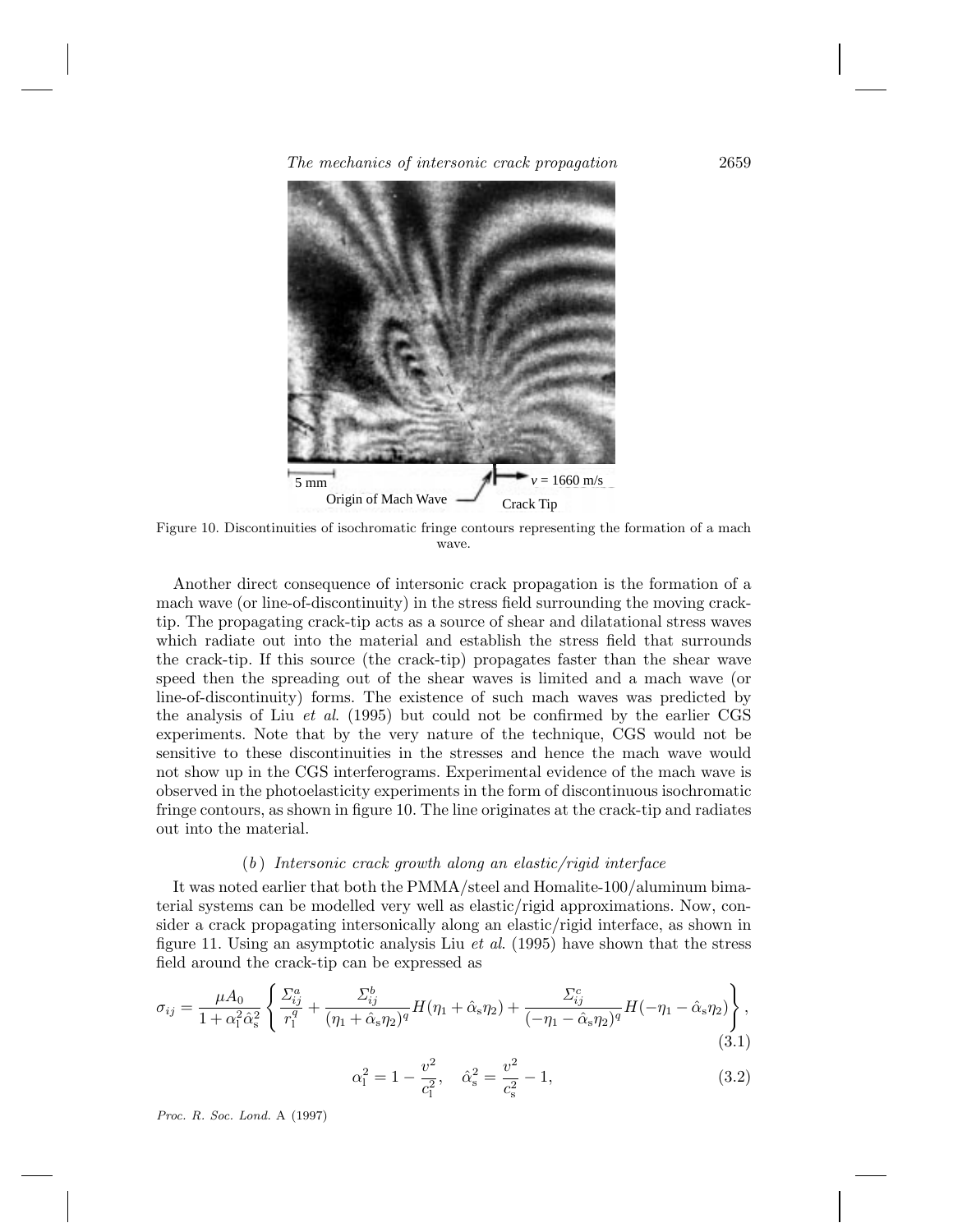

Figure 11. A crack propagating intersonically along an elastic/rigid interface.

where v is the crack-tip speed;  $\mu$ ,  $c_1$  and  $c_s$  are the shear modulus, dilatational wave speed and shear wave speed, respectively, of material 1 and  $H(\cdot)$  is the Heaviside unit step function. Also, the functions  $\Sigma_{ij}^a$ ,  $\Sigma_{ij}^b$  and  $\Sigma_{ij}^c$  are functions of  $\theta_1$ , the crack-tip speed,  $v$ , and the wave speeds of material 1,  $c<sub>l</sub>$  and  $c<sub>s</sub>$ . The scaled polar coordinates are defined as

$$
r_1 = \sqrt{\eta_1^2 + \alpha_1^2 \eta_2^2}, \quad \theta_1 = \arctan\left(\frac{\alpha_1 \eta_2}{\eta_1}\right). \tag{3.3}
$$

Finally, the strength of the crack-tip singularity is given as

$$
q(v) = \frac{1}{\pi} \arctan\left\{ \frac{\alpha_1 \hat{\alpha}_s [4 - (1 - \hat{\alpha}_s^2)^2]}{4\alpha_1^2 \hat{\alpha}_s^2 + (1 - \hat{\alpha}_s^2)^2} \right\}.
$$
 (3.4)

The variation of the singularity exponent,  $q(v)$ , with crack-tip speed, v, is plotted in figure 12 for different values of the Poisson's ratio of the elastic material. The exponent starts at a value of  $q(v) = 0$  at  $v = c_s$  and increases monotonically with crack-tip speed till it reaches a maximum value at  $v = \sqrt{2}c_s$ . With further increase in the crack-tip speed the exponent decreases monotonically back to the value  $q = 0$ . Note that  $q(v)$  remains less than 0.5 for the entire speed range considered. This limit on the maximum value of  $q(v)$  implies that energy flux into the moving crack-tip is always zero irrespective of the crack-tip speed in the intersonic crack growth regime.

The asymptotic analysis is very useful in explaining several key features of intersonic crack propagation along bimaterial interfaces. The first result is that across the head wave front  $S_0$  (see figure 11) the components of stress and particle velocity are discontinuous. Therefore, unlike subsonic crack growth where only one singular point is present at the crack-tip, for the case of intersonic crack growth, an entire singular line of infinite jumps in stress and particle velocity appears in the body. The singularity across this line is the same as that at the crack-tip. The line originates from the propagating crack-tip and radiates out into the elastic solid. The existence of such a discontinuity is evident by inspection of equation (3.1) shown above. This is the line-of-discontinuity that appears in the isochromatic fringe patterns obtained in the photoelastic experiments. The equation of the moving line of discontinuity is given by

$$
\eta_1 = \hat{\alpha}_s \eta_2 = 0,\tag{3.5}
$$

and thus, the angular orientation of this line, with respect to the interface, can be expressed in terms of the crack-tip speed,  $v$ , and the shear wave speed of the elastic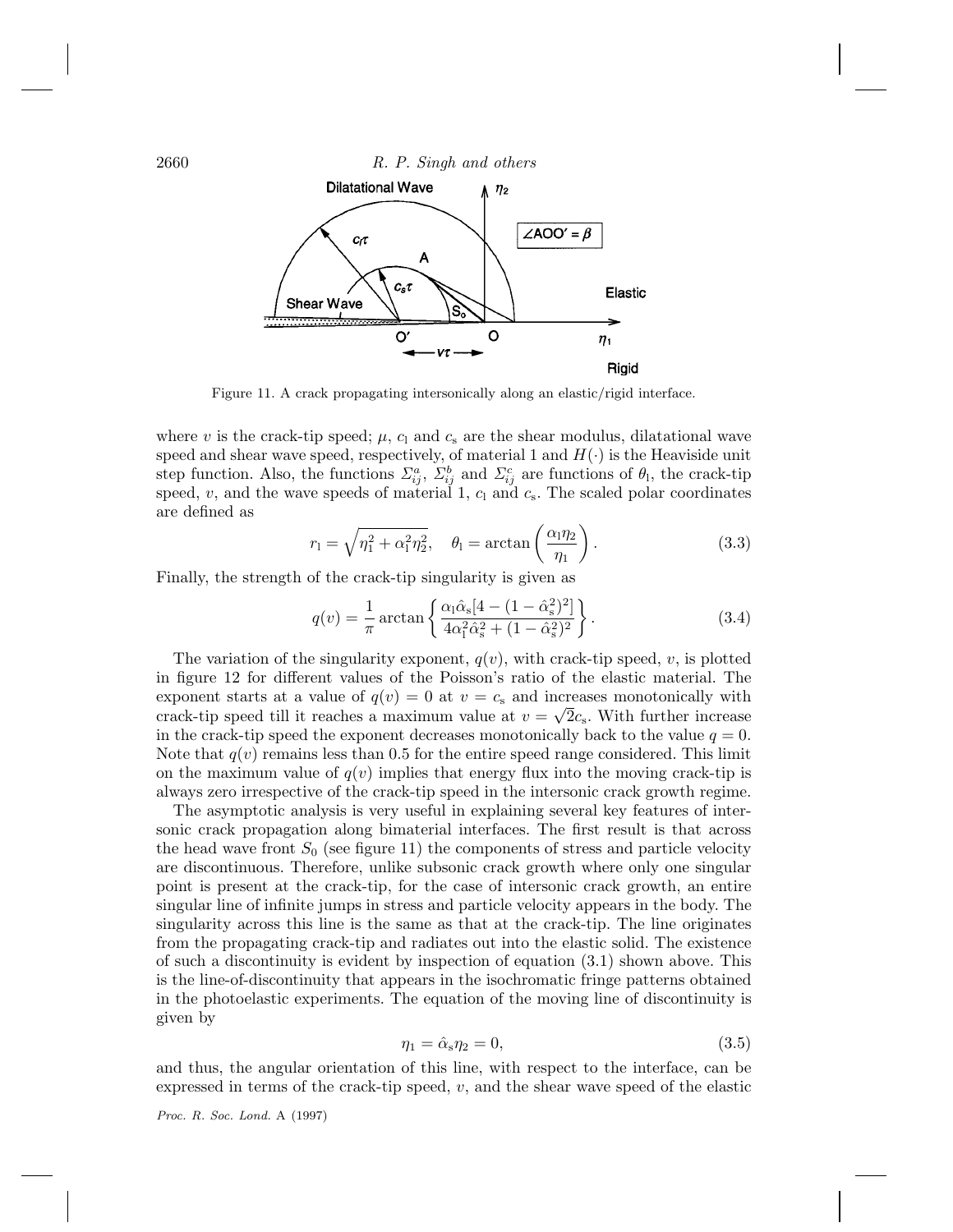

Figure 12. Variation of the singular exponent  $q(v)$  as a function of crack-tip speed v for different values of Poisson's ratio (Liu et al. 1995).

Table 2. Comparison of experimentally measured and theoretically predicted orientations of the line-of-discontinuity

|    | frame number $v/c_s^{\text{Homalite}-100}$ | $\beta_{\rm theory}$ | $\beta_{\rm experiment}$ |  |
|----|--------------------------------------------|----------------------|--------------------------|--|
| 13 | 1.16                                       | $59.5^\circ$         | $63^{\circ}$             |  |
| 14 | 1.19                                       | $57.5^\circ$         | $55^\circ$               |  |
| 15 | 1.21                                       | $55.7^\circ$         | $53^{\circ}$             |  |
| 16 | 1.30                                       | $50.3^\circ$         | $48^{\circ}$             |  |
|    |                                            |                      |                          |  |

material (or material 1),  $c_s$ , as

$$
\tan \beta = \frac{1}{\sqrt{(v^2/c_s^2) - 1}}.\tag{3.6}
$$

The orientations of the line-of-discontinuity determined from the experimental isochromatic fringe patterns were compared with the angles predicted by the above equation and are listed in table 2. The correspondence between the experimentally observed and theoretically predicted angles is excellent and substantiates the fact that the experimentally observed line-of-discontinuity is indeed the theoretically predicted mach wave. Further evidence of the line-of-discontinuity is presented in the numerical simulations of Xu & Needleman (1996). Liu et al. (1995) also showed that there is no energy dissipation when the singular line  $S_0$  moves through the elastic material.

Consider the normal tractions along the interface at an arbitrary distance a ahead of the moving crack-tip,  $\sigma_{22}(a, 0^+, t)$ , and the crack opening displacement at the distance a behind the moving crack-tip,  $u_2(-a, 0^+, t)$ . Then it can be shown (Liu et al. 1995) that if the crack-tip speed is in the range  $c_s < v < \sqrt{2}c_s$ ,  $\sigma_{22}(a, 0^+, t)$ and  $u_2(-a, 0^+, t)$  have opposite signs. This implies that when the normal traction ahead of the crack-tip is positive, crack face penetration into the rigid substrate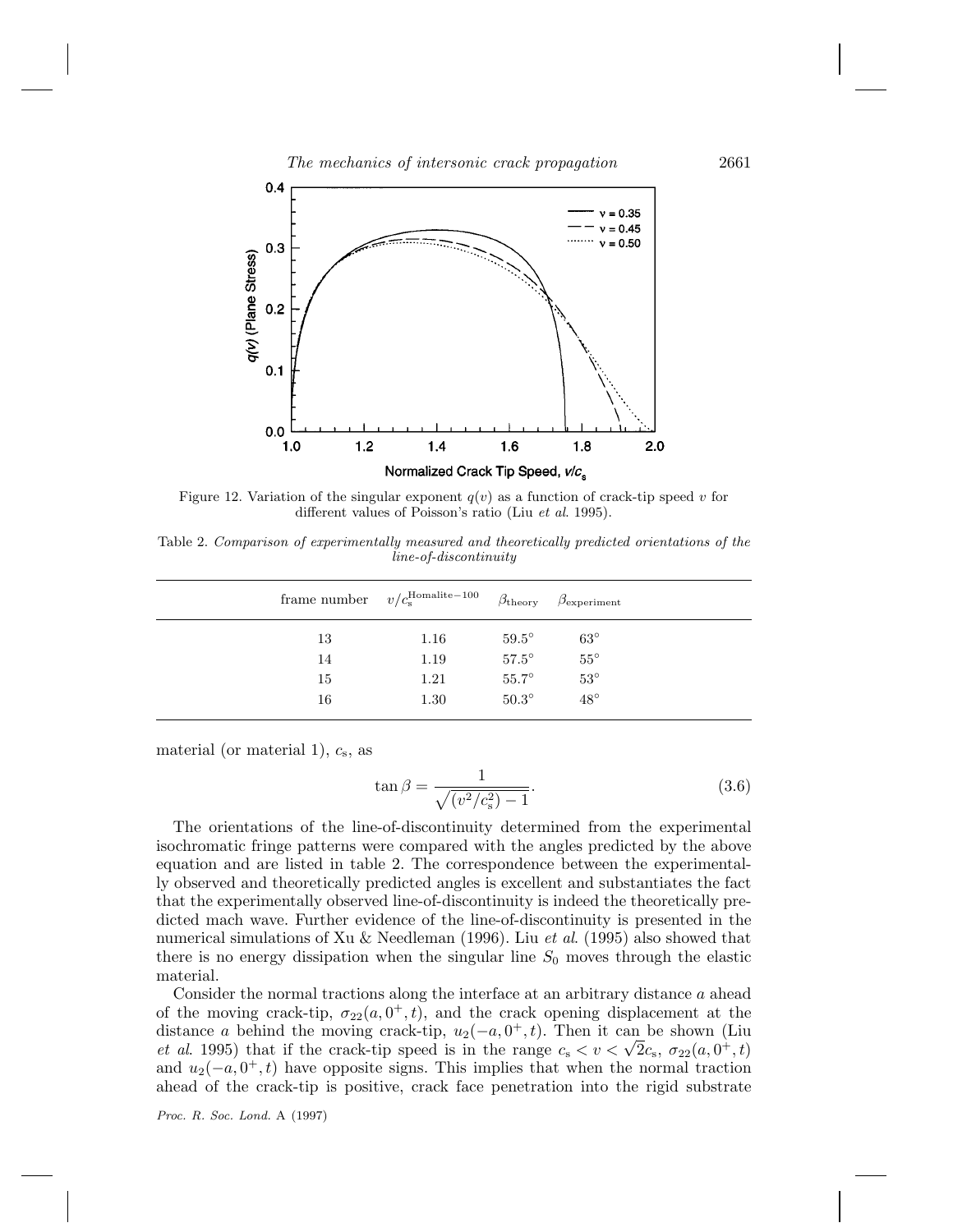is predicted. Now, positive normal tractions ahead of the crack-tip are required to facilitate interface rupture and crack face penetration is physically impossible. Hence, in the crack-tip speed range  $c_s < v < \sqrt{2}c_s$  the crack faces would come into contact behind the propagating crack-tip. This accounts for the large scale contact of crack faces observed experimentally in the CGS interferograms when the crack-tip speed was indeed in the range  $c_s < v < \sqrt{2}c_s^{\text{PMMA}}$ . When the crack-tip speed is in the range  $\sqrt{2}c \le v \le c_s$ , a positive permal traction ahead of the crack tip results in crack focal  $\sqrt{2}c_s < v < c_1$ , a positive normal traction ahead of the crack-tip results in crack face opening behind the moving crack-tip and no contact of the crack faces should be observed. However, to date, no observations of crack-tip speeds greater than  $\sqrt{2}c_s$ have been made.

It should be noted at this point that in the intersonic regime the asymptotic crack-tip field does not have the oscillatory nature characteristic of all subsonic crack growth solutions. In the subsonic cases it is this oscillatory nature that accounts for contact and interpenetration. As discussed by Rice (1988), in most cases, this 'smallscale' contact is of the order of  $10^{-8}L$ , where L is a characteristic length of the problem. The situation here is very different. The observed and predicted contact zones are large scale ( $d \approx 1$ –5 mm) and are not a result of an oscillatory nature of the field. In the present scenario, contact is related to the intersonic motion of the crack-tip disturbance. Indeed this phenomenon is reminiscent of the intersonic motion of a line load on an elastic half-space. In this problem when the speed of the moving load exceeds the Rayleigh wave speed of the half-space the direction of surface displacements, under the load, is in opposition to the direction of loading as discussed by Georgiadis & Barber (1993).

When crack face contact does indeed occur, the asymptotic solution is no longer valid and the problem must be revisited under different crack face boundary conditions. Nevertheless, despite this limitation the solution does provide considerable conceptual insight into the intersonic crack-growth phenomenon.

The same qualitative observations as above have been made for a more realistic elastic/elastic analysis for intersonic bimaterial crack growth (Huang et al. 1996). Here again travelling mach waves have been predicted. Also, for certain crack-tip speed range large-scale contact was implied by the solution. However, the details of the speed range where contact is predicted is slightly modified depending on the relative magnitudes of wave speed mismatch of the two elastic solids.

Given the experimental observations presented in the previous section and the asymptotic analyses of Liu et al. (1995) and Huang et al. (1996) it is believed that when the crack-tip is propagating in the regime  $c_{s} < v < \sqrt{2}c_{s}$ , with respect to material 1, the crack faces behind the moving crack-tip would be in contact. This contact zone would propagate along with the moving crack-tip as illustrated in figure 13. To further investigate this phenomenon additional experiments were conducted using a slightly modified specimen geometry. These will be discussed in the following section.

## $(c)$  Experiments with modified specimen geometry

To further investigate the phenomenon of intersonic crack growth along a bimaterial interface another series of experiments was conducted using a wider specimen. This specimen was identical to the geometry shown in figure 3 except that it was twice as wide, which provides a longer path of propagation for the interface crack. This increased path of crack propagation allowed for a fuller development of the near-tip stress field in the intersonic regime. The increased width of the specimen also reduced the interaction of the propagating crack with the free boundaries of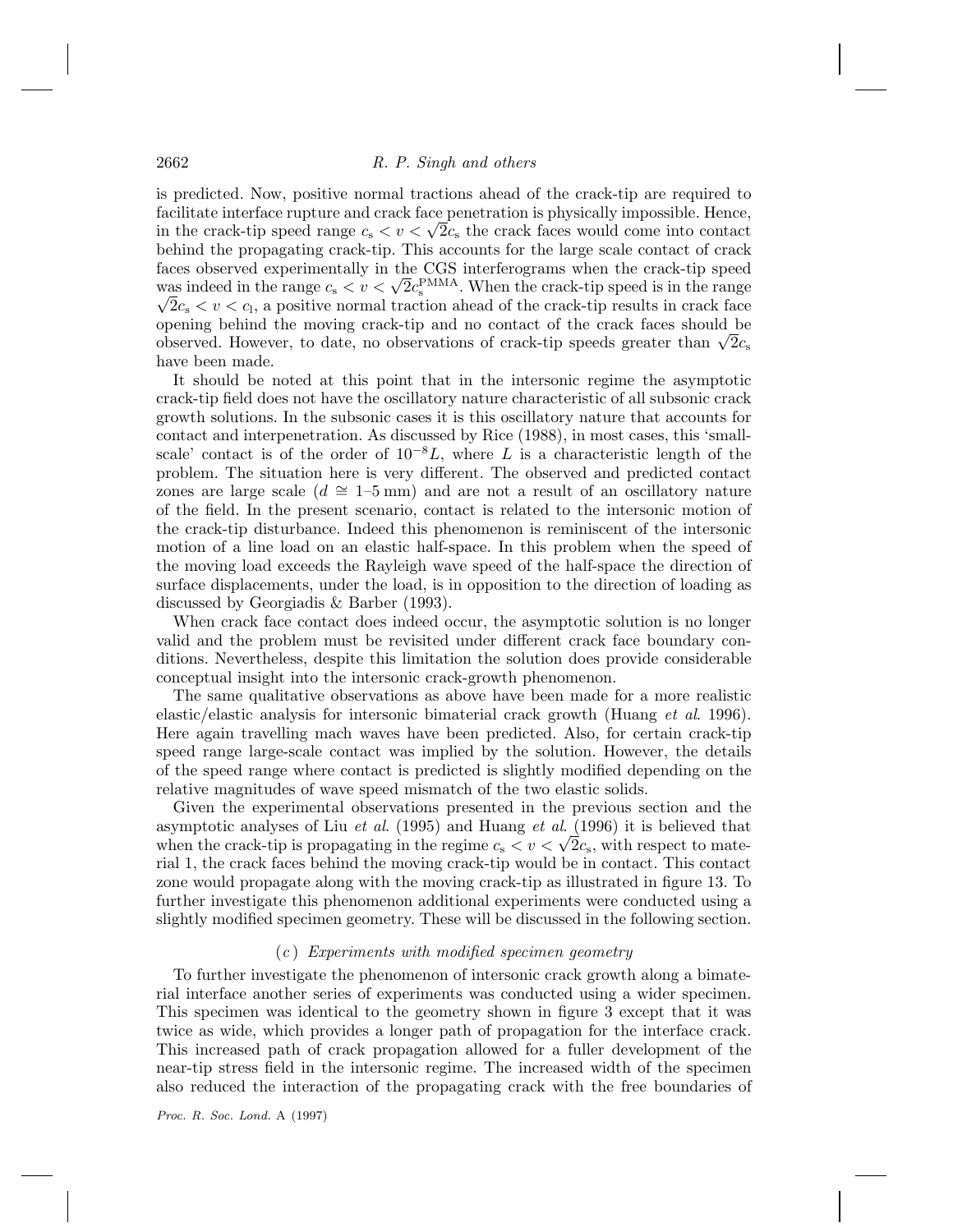

Figure 13. Schematic of crack face openings for a intersonically propagating interface crack.



Figure 14. Typical set of isochromatic fringe patterns obtained for dynamic crack growth along a Homalite-100/aluminum bimaterial interface subjected to impact loading. (Wider specimen geometry).

the specimen. The net effect being that the intersonic regime could be explored in greater detail.

The specimen was impact loaded in the one point bend configuration, as before, and the failure process was observed using photoelasticity in conjunction with highspeed photography. In these experiments, only the technique of photoelasticity was employed since we were interested in observation of the line-of-discontinuity, which would not show up in CGS interferograms. Typical isochromatic fringe patterns obtained from one such experiment are shown in figure 14. The history of the cracktip speed corresponding to this experiment is plotted in figure 15. As for the previous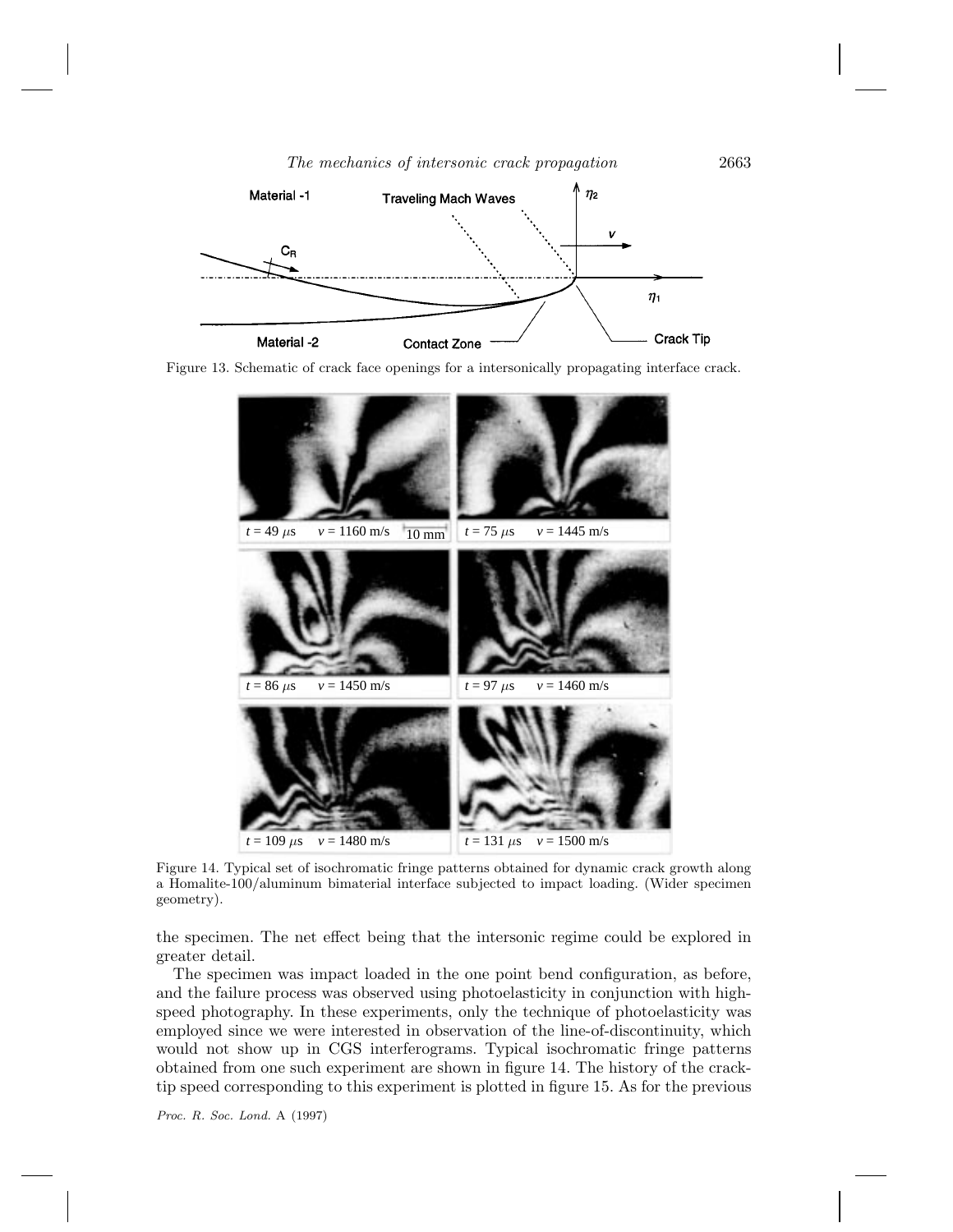

Figure 15. Typical crack-tip speed history for dynamic crack growth along a Homalite-100/aluminum bimaterial interface subjected to impact loading. (Wider specimen geometry).

experiments, the crack rapidly accelerated to the shear wave speed (upper extreme) of Homalite-100,  $c_s^{\text{Homalite}-100}$ . Thereafter, the speed accelerated further until it reached about 120% of  $c_s^{\text{Homalite}-100}$ . Subsequently, the crack-tip speed stabilized at this value and further propagation occurred in a 'steady-state' manner without any further crack-tip acceleration or deceleration.

As the crack-tip was propagating intersonically, the formation of a mach wave was observed in the form of a line-of-discontinuity emanating from the propagating crack-tip, as shown in figure 16. Also, since the crack-tip was propagating in the  $c_s < v < \sqrt{2}c_s$  speed regime, large-scale contact of the crack faces was observed behind the moving crack-tip. This contact zone is characterized by fringes that run parallel to the interface, as shown in figure 16. A secondary mach wave was also observed in addition to the previously discussed mach wave (the primary mach wave that originated from the propagating crack-tip). The secondary mach wave originated from the trailing edge of the contact zone and represents the singularity that occurs when the crack faces separate at the end of the contact zone. The contact of the crack faces is a dynamic process, as this contact zone propagates along with the moving crack-tip. The trailing edge of the contact zone, as characterized by the secondary mach wave, was seen to propagate with the same speed as the moving crack-tip. Thus, the size of the contact zone remained relatively constant at around 2–3 mm during the 'steady-state' intersonic propagation phase of the interfacial crack-tip. This was further confirmed by the equal angles of inclination of the primary and secondary lines-of-discontinuity. Hence, this test confirms the mechanics of interfacial crack propagation in the  $c_s < v < \sqrt{2}c_s$  crack-tip speed regime, as illustrated in figure 13.

The isochromatic fringe patterns in figure 14 also show the presence of another disturbance that follows the intersonically propagating crack-tip. This disturbance appears as a weak singularity, as shown in figure 16, and is produced when the crack-tip accelerates through the Rayleigh wave speed (upper extreme) of material 1 (Homalite-100). Thereafter, this singular disturbance trails the propagating crack-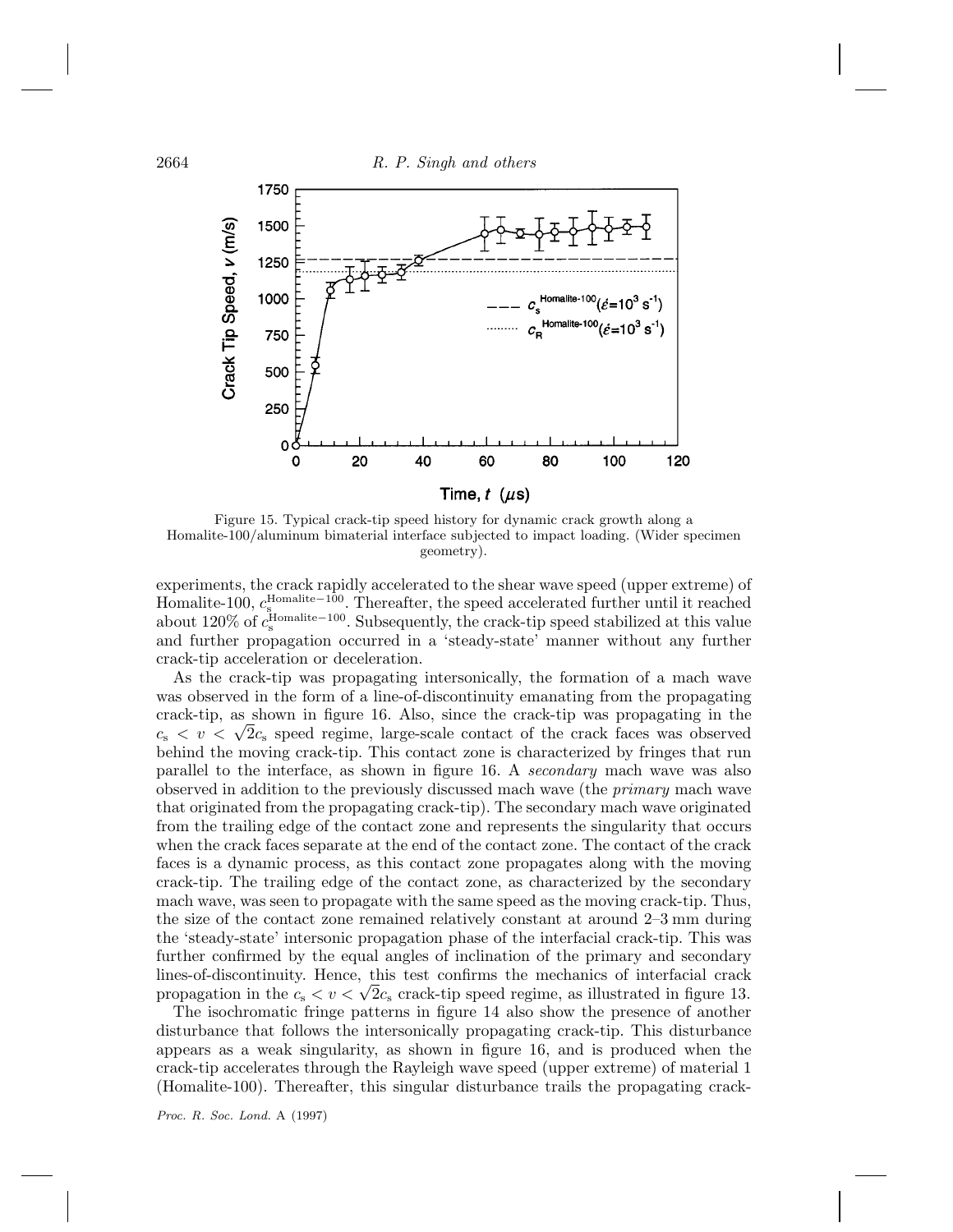The mechanics of intersonic crack propagation 2665



Figure 16. Details of the isochromatic fringe patterns around the intersonically propagating crack-tip showing the primary and secondary mach waves as lines-of-discontinuity, the dynamically moving contact zone and the Rayleigh disturbance.



Figure 17. Histories of the speed of the propagating crack-tip, the trailing edge of the contact zone and the Rayleigh disturbance.

tip at the Rayleigh wave speed of material 1 (Homalite-100). Figure 17 shows the histories of the speeds of the interfacial crack-tip, the trailing edge of the contact zone, and the trailing Rayleigh wave singularity.

The history of the crack-tip speed shown in figure 15 clearly demonstrates that 'stable' crack propagation is possible in the  $c_s < v < \sqrt{2c_s}$  regime. This is in contrast with the analysis of Liu  $et$  al. (1995) which postulates that this crack-tip speed regime is inherently unstable and the crack would accelerate beyond  $\sqrt{2}c_s$ . However,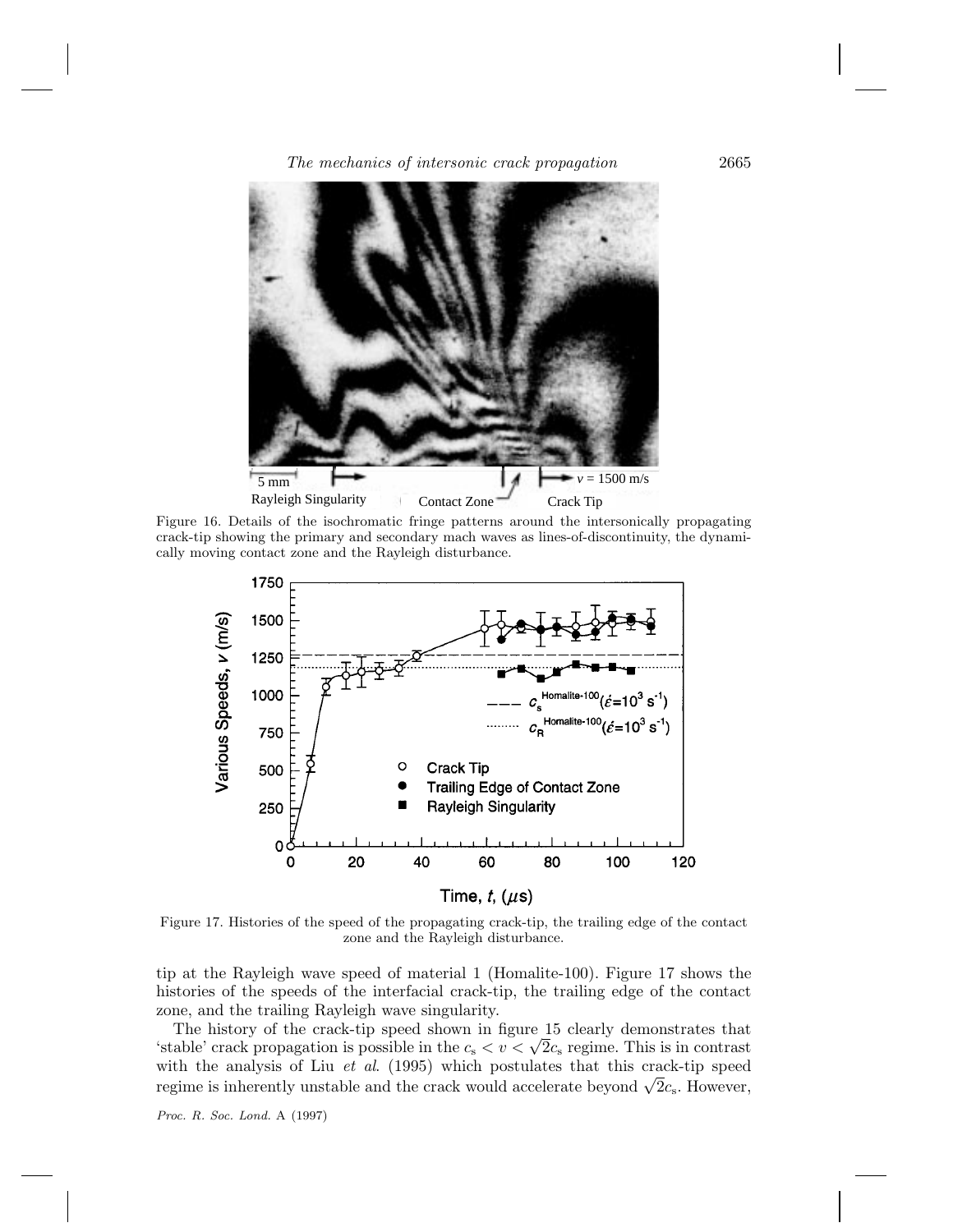the asymptotic analysis does not take into account the dissipation that would be introduced by the dynamically moving contact zone. It is believed that incorporating the energy dissipated by the propagating contact zone will shed greater light on the regimes of 'stable' intersonic crack propagation along bimaterial interfaces. Indeed since the crack-tip energy release rate is identically zero in this regime, frictional contact is the only mechanism of energy dissipation in the entire system. Note that the energy release rate is identically zero only from a linear elastodynamic viewpoint. Refinement of the theoretical model by incorporating a non-linear cohesive zone in the immediate vicinity of the propagating crack-tip would result in a small but nonzero energy release rate.

## **4. Closure**

This paper describes the first experimental observations of various phenomena characteristic of dynamic intersonic decohesion of bimaterial interfaces. The optical techniques of coherent gradient sensing (CGS) interferometry and photoelasticity, were employed in conjunction with high-speed photography, in separate yet complementary experiments, to explore intersonic interfacial crack propagation in two different bimaterial systems, namely,  $PMMA/$ steel and Homalite-100/aluminum.

Using the two techniques the nature of large scale contact and mach wave formation at the vicinity of running cracks in the two bimaterial systems is explored. It is confirmed that large scale contact does indeed occur when the crack-tip speed is in the  $c_s < v < \sqrt{2c_s}$  regime, as implied theoretically. Also, direct visual evidence is obtained for mach waves emanating from the intersonically moving crack-tip and the end of the intersonically moving contact zone.

The authors acknowledge the support of the National Science Foundation through a joint grant, no. CMS-9424113, to the University of Rhode Island and the California Institute of Technology (Dr O. Dillon, Scientific Officer). A.J.R. and J.L. also acknowledge the support of the Office of Naval Research under grant no. N00014-95-1-0453 (Dr Y. Rajapakse, Scientific Officer).

#### **References**

- Aleksandrov, V. M. & Smetanin, B. I. 1990 Supersonic cleavage of an elastic strip. PMM USSR **54**, 677–682.
- Archuleta, R. J. 1982 Analysis of near-source static and dynamic measurements from the 1979 Imperial Valley earthquake. Bull. Seism. Soc. Am. **72**, 1927–1956.
- Broberg, K. B. 1960 The propagation of a Griffith crack. Ark. Fys. **18**, 159.
- Broberg, K. B. 1985 Irregularities at earth-quake slip. J. Tech. Phys. **26**, 275–284.
- Broberg, K. B. 1989 The near-tip field at high crack velocities. Int. J. Fract. **39**, 1–13.
- Burridge, R. 1973 Admissible speeds for plane-strain shear cracks with friction by lacking cohesion. Geophys. J. R. Soc. Lond. **35**, 439–455.
- Burridge, R., Conn, G. & Freund, L. B. 1979 The stability of a rapid mode II shear crack with finite cohesive traction. J. Geophys. Res. **85**, 2210–2222.
- Bykovtsev, A. S. & Kramarovskii, D. B. 1989 Non-stationary supersonic motion of a complex discontinuity. PMM USSR **53**, 779–786.
- Curran, D. R., Shockey, D. A. & Winkler, S. 1970 Crack propagation at supersonic velocities. II. Theoretical model. Int. J. Fract. **6**, 271–278.

Dally, J. W. & Riley, W. F. 1991 Experimental stress analysis. New York: McGraw-Hill.

Freund, L. B. 1979 The mechanics of dynamic shear crack propagation. J. Geophys. Res. **84**, 2199–2209.